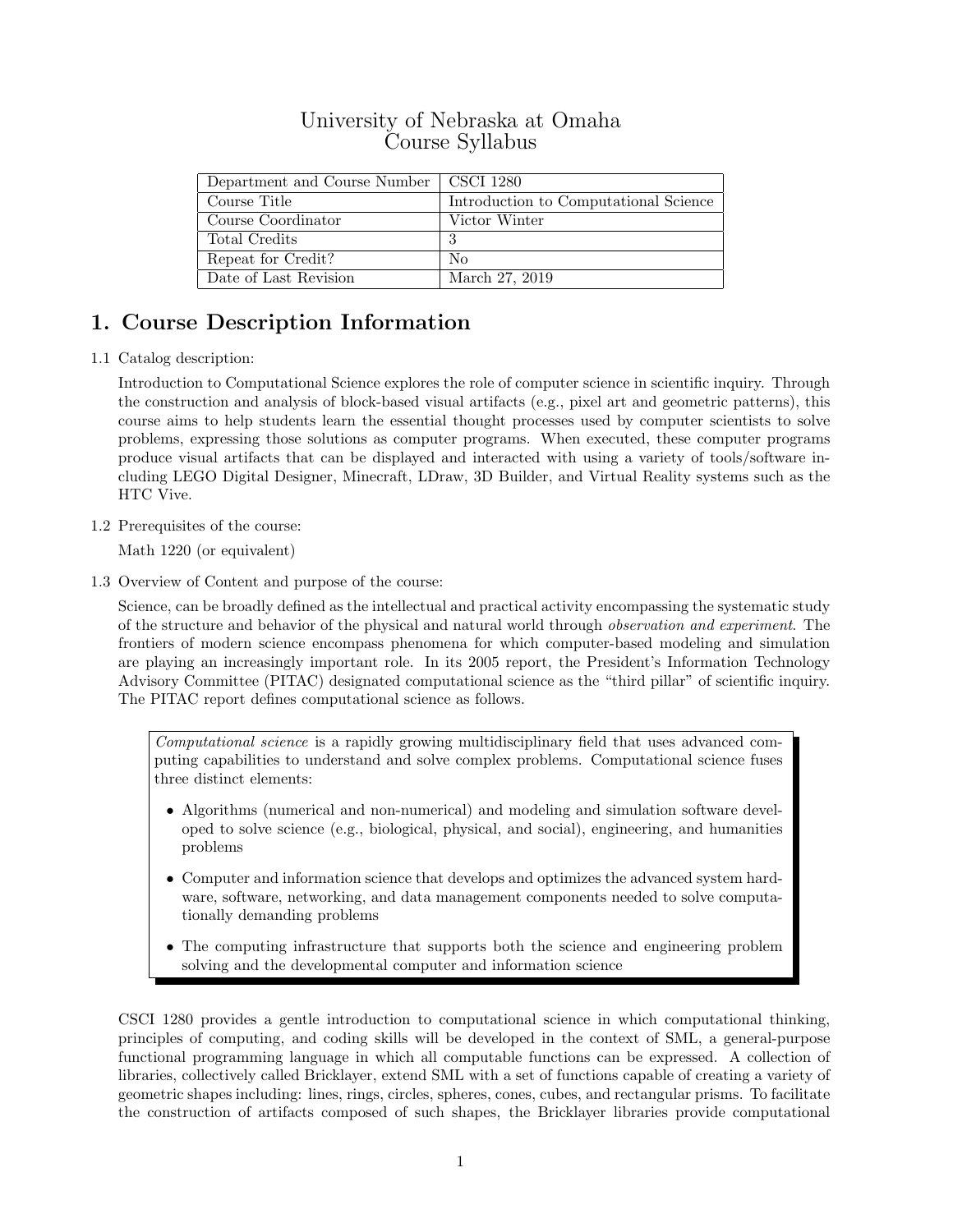abstractions such as (1) iterators for property-based construction, and (2) a turtle for vector graphicbased construction. The Bricklayer libraries also provide a set of "show" functions enabling artifact display and interaction. Broadly speaking, Bricklayer artifacts can be classified as belonging to the domain of block-based (or cell-based) visual art. This visual domain is well-suited for exploring and developing an understanding of patterns. Patterns, play an important role in science. So much so, that the National Science Teachers Association (NSTA) have classified patterns as a crosscutting concept in the sciences.

In addition to the study of visual patterns, CSCI 1280 includes construction and experimentation with cellbased visual models and simulations suitable for exploring and analyzing fundamental laws and principles for a variety of natural and physical phenomena. The potential candidates that can be considered for such exploration is quite broad including (1) attractor/inhibitor systems such as Turing patterns which describe the way in which patterns in nature such as stripes and spots (and even appendages such as fingers and hands) can arise naturally out of a homogeneous, uniform state, as well as (2) cellular automata, a formalism originally invented by Stanislaw Ulam, to model and simulate John von Neumann's theoretical electromagnetic constructions whose ultimate goal was to create life<sup>1</sup>. Monte Carlo simulations are also explored as a means to obtain approximations of mathematical quantities such as percolation thresholds.

1.4 Unusual circumstances of the course:

None

#### 2. Course Justification Information

2.1 Anticipated audience / demand:

This course is applicable for students in all majors who have no prior background in computer programming and who want to learn how to solve problems using computational techniques.

2.2 Indicate how often this course will be offered and the anticipated enrollment:

This course will be offered regularly in the Spring semester with an anticipated enrollment of around 30 students.

2.3 If it is a significant change to an existing course, please explain why it is needed:

This is a significant change to an existing course. It is intended to broaden participation in computing. It is also intended to supplement existing preparatory courses being used to get students ready for the more rigorous computer programming courses by focusing more on basic computational problem solving techniques rather than mastery of a certain language or technology.

# 3. List of performance objectives stated in learning outcomes in a student's perspective:

The student that successfully completes this course will:

- 3.1 Students will apply their knowledge of computational thinking in order to develop algorithms of simple complexity related to the construction of geometric patterns.
- 3.2 Students will apply their knowledge of computational thinking in order to develop algorithms of moderate complexity related to the construction of geometric patterns.
- 3.3 Students will be able to design computational solutions to problems whose solutions require the creation of geometric patterns of simple complexity.
- 3.4 Students will be able to design computational solutions to problems whose solutions require the creation of geometric patterns of moderate complexity.

<sup>1</sup>John von Neumann defined life as a creation (as a being or organism) which can reproduce itself and simulate a Turing machine.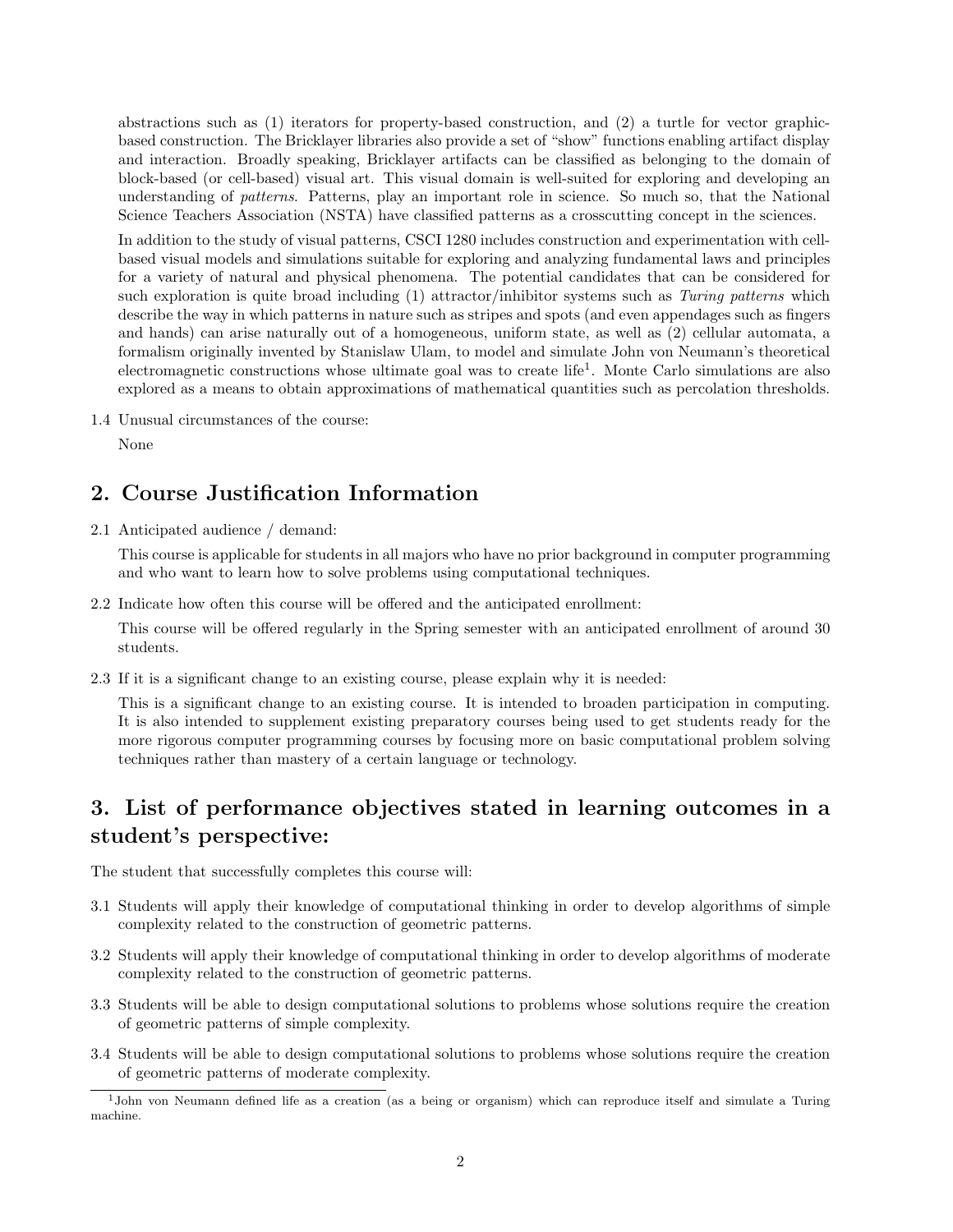- 3.5 Students will apply their knowledge of problem decomposition techniques in order to manage problem complexity.
- 3.6 Students will be able to employ programming as a creative tool.
- 3.7 Students will have increased spatial abilities that is, the ability to understand, reason, and remember the spatial relations among 2D and 3D artifacts.
- 3.8 Students will have an increased ability to recognize the attributes (e.g., symmetry and repetition) possessed by visual patterns.
- 3.9 Students will have a semi-formal understanding of the semantics of the core of the SML programming language.

#### 4. Content and Organization

List the major topics central to this course:

#### Digital Literacy

- 1. Files and Folders (saving, backing up, transferring, renaming, extensions)
- 2. Text editor basics (e.g., copy, cut, paste, column edit, search, replace, undo, redo, select)
- 3. Representing Discrete Values
	- (a) Base n for  $n = 2, 10, 16$
- 4. RGB color representations
	- (a) Hex representations
	- (b) Base 10 representations
- 5. Floating point numbers

#### Mathematics

- 1. Coordinate Systems
	- (a) Cartesian
- 2. Functions
	- (a) Transformations
	- (b) Mappings
	- (c) Projections
- 3. Probability
- 4. Operators
	- (a) Logical
	- (b) Relational
	- (c) Arithmetic
- 5. Sets
- 6. Graphs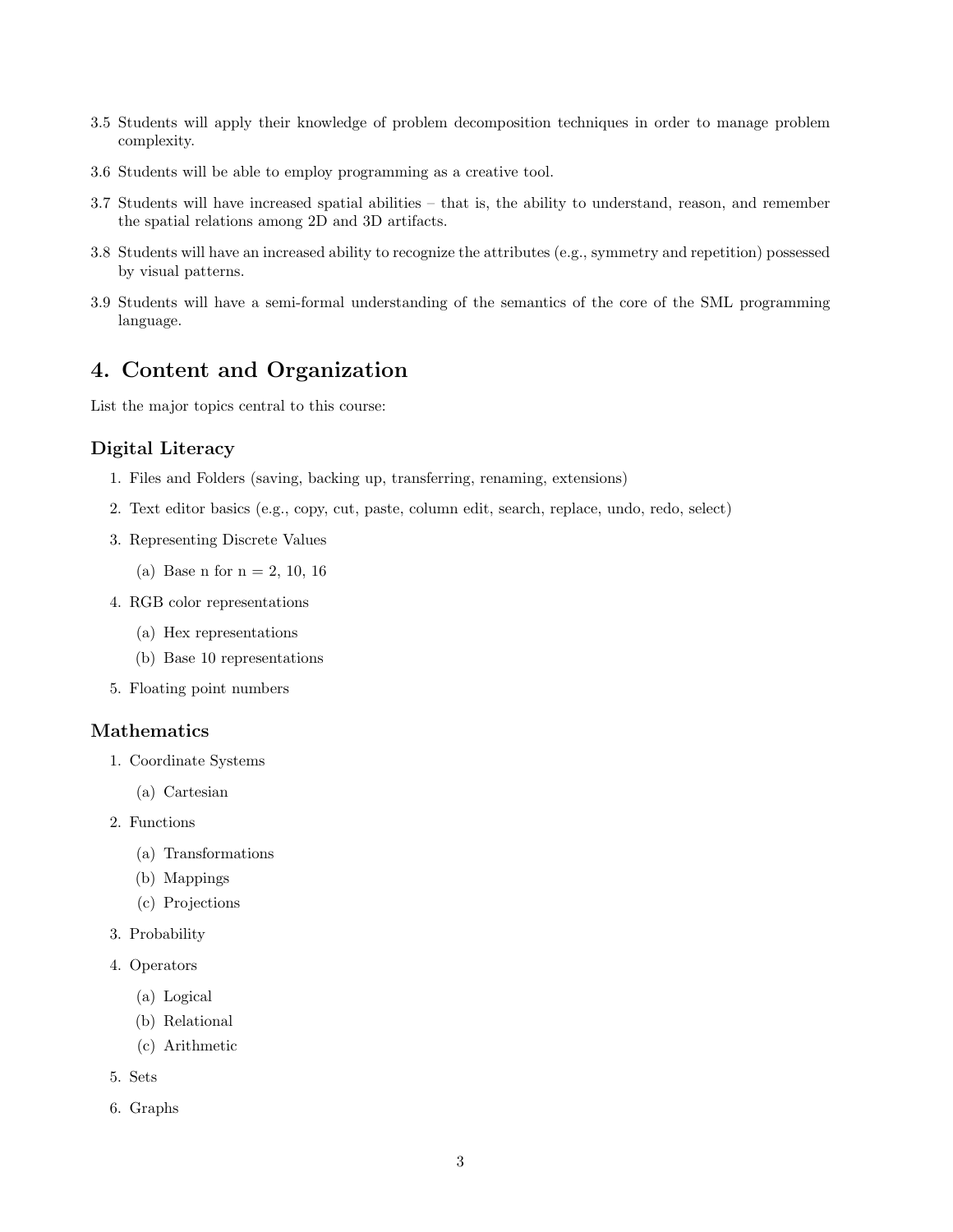- 7. Sequences
	- (a) Arithmetic Progressions
	- (b) Geometric Progressions
- 8. Summations
- 9. Induction
- 10. Recurrence relations and closed forms

#### Computer Science

- 1. Syntax
	- (a) The basics of regex
	- (b) The basics of context-free grammars
- 2. Language Constructs
	- (a) Values
		- i. Integer
		- ii. Real
		- iii. String
		- iv. Function
		- v. Aggregations
			- A. Tuple
			- B. List
	- (b) Expressions
		- i. Arithmetic
		- ii. Boolean
	- (c) Declarations
		- i. Variables
		- ii. Functions
			- A. Declarations
			- B. Formal and actual parameters
			- C. Curried functions
- 3. Control flow
	- (a) Conditional Expressions
	- (b) Sequential Composition
	- (c) Iterators
- 4. Scope
- 5. Types
- 6. Design Concepts and Techniques
	- (a) Verification and validation
	- (b) Overwriting
	- (c) Abstraction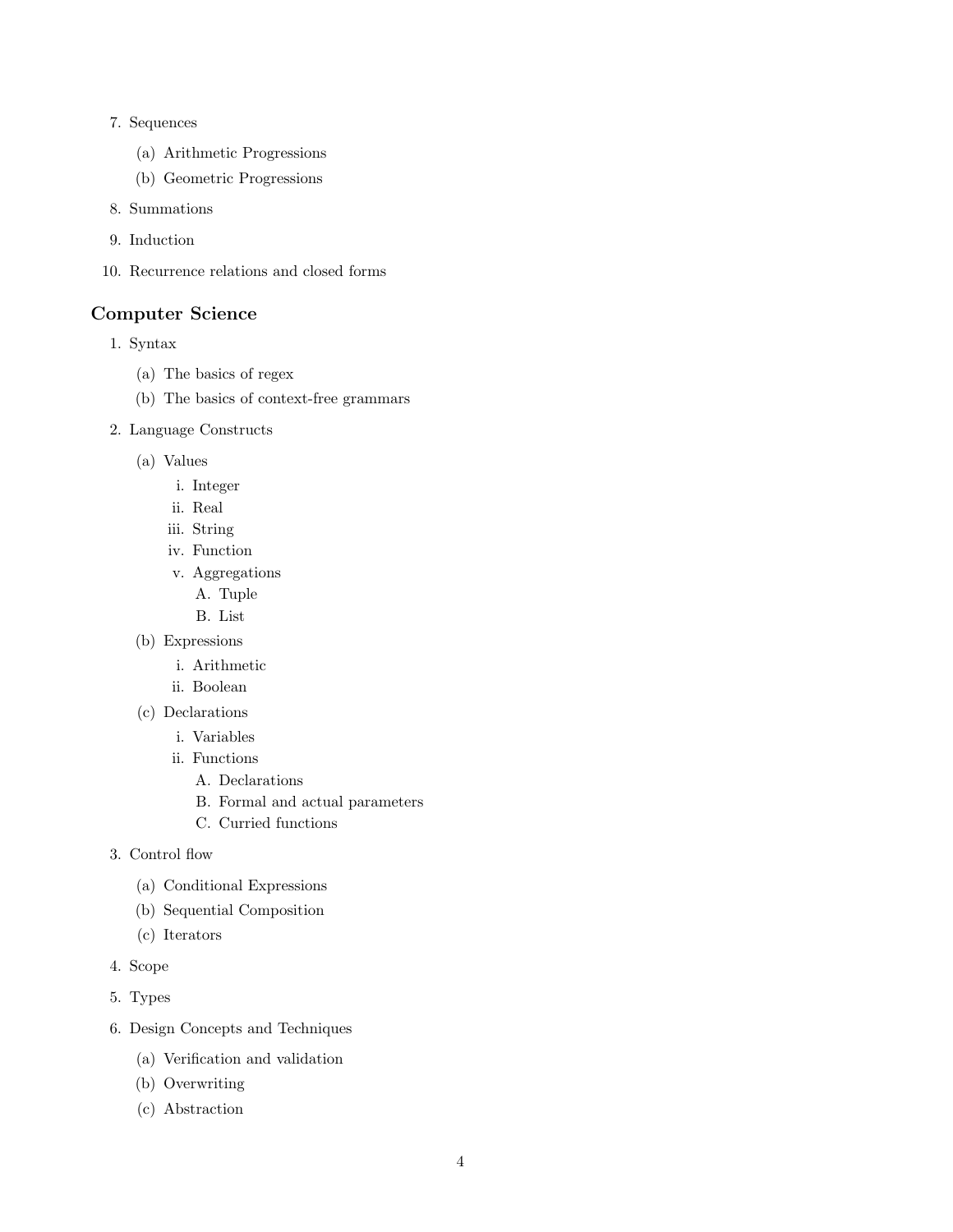- (d) Generalization
- (e) Composition/Decomposition
- (f) Debugging techniques
- (g) Code structuring
- (h) Reliable software development processes
- (i) Correctness-preserving transformations
	- i. Refactoring
	- ii. Optimization

#### Patterns

- 1. Static patterns
- 2. Growth patterns (sequences)
	- (a) Arithmetic Patterns
	- (b) Geometric Patterns
	- (c) Evolutionary Patterns
- 3. Symmetry

## Modeling and Simulation

- 1. Random Numbers
- 2. Cellular Automata and Elementary Cellular Automata
- 3. Attractor/Inhibitor Systems
- 4. Using Computers to Obtain Mathematical Approximations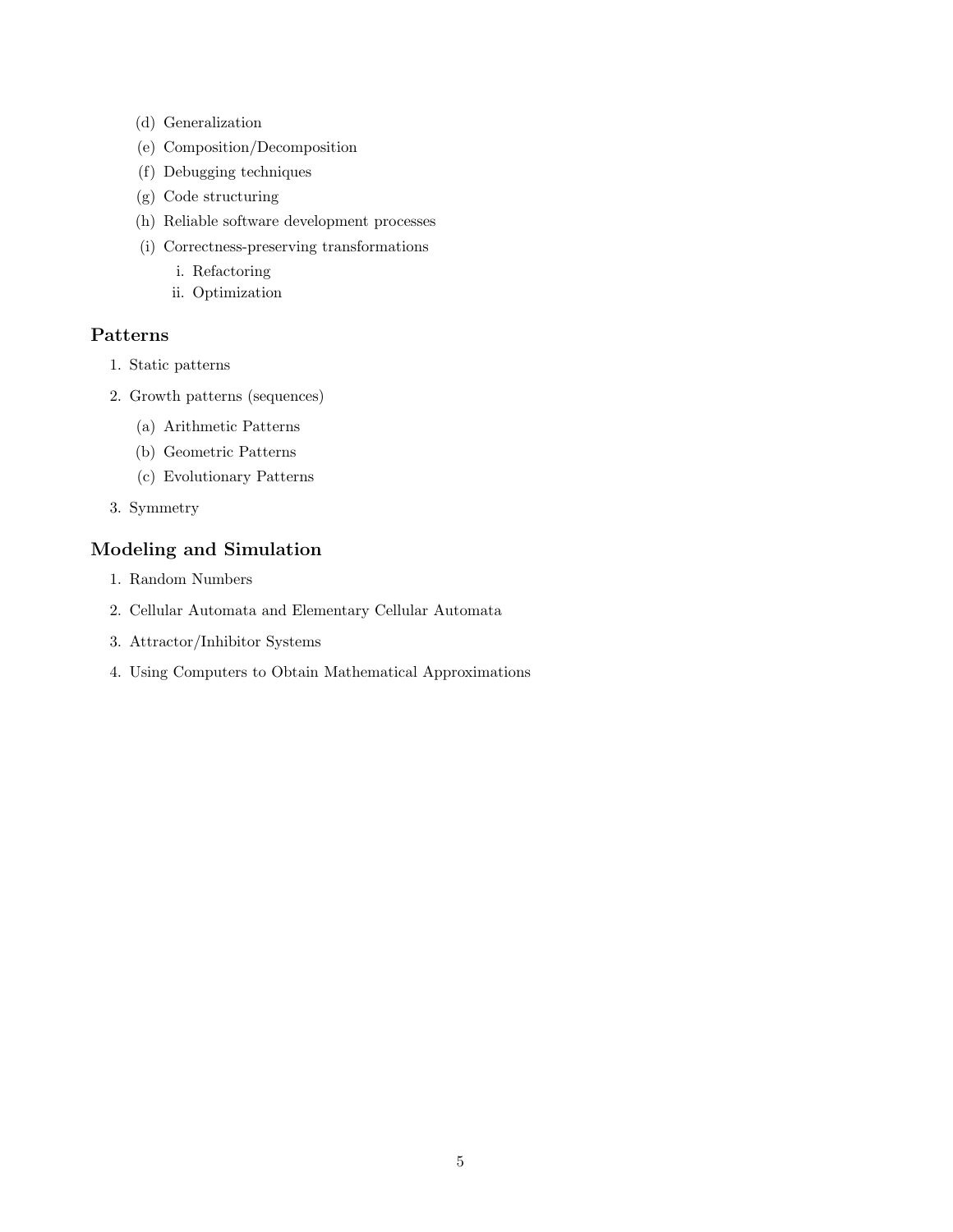# 5. Teaching Methodology Information

5.1 Methods

Teaching methods include (1) short lectures and demonstrations, (2) videos and on-line reading, (3) interactive web apps, (4) discussions, (5) hands-on in-class coding activities, (6) group and individual pixel art projects, and (7) group and individual art shows.

5.2 Student role in the course

The student is expected to attend class, complete in-class coding activities, participate in discussions, give Art Show presentations, complete assigned homework problems, and pass a midterm and final examination.

5.3 Contact hours:

3 hours per week

## 6. Evaluation Information

6.1 Describe the typical types of student projects that will be the basis for evaluating student performance:

Students will be evaluated on the code they develop, their presentations, as well as their performance on exams. Given the artistic possibilities of LEGO, a successful type of project-based student-directed assignment is an open-ended "Art Show". In an Art Show, students can work in groups or individually to create any LEGO structure they desire and the resulting artifact and the code that created it will be displayed for the entire class to see. Such art shows have proven to be extremely motivating.

6.2 Basis for determining the final grade:

| Homework and Presentations | 50%    |
|----------------------------|--------|
| Midterm                    | 25%    |
| Final                      | $25\%$ |

#### 6.3 Grading scale

Grades will range from A to F, with the specifics given by the table shown below. This information will be contained in the course outline and made available on the first day of class.

| Grade   | <b>Point Value</b>   |
|---------|----------------------|
| $A+$    | $96 \leq x \leq 100$ |
| A       | $92 \leq x < 96$     |
| $A -$   | $89 \leq x < 92$     |
| $B+$    | $86 \leq x < 89$     |
| B.      | $82 \leq x < 86$     |
| $B-$    | $79 \leq x < 82$     |
| $C+$    | $76 \leq x < 79$     |
| $\rm C$ | $72 \leq x < 76$     |
| $C-$    | $69 \leq x < 72$     |
| $D+$    | $66 \leq x < 69$     |
| D       | $62 \leq x < 66$     |
| D-      | $59 \leq x < 62$     |
| F       | x < 59               |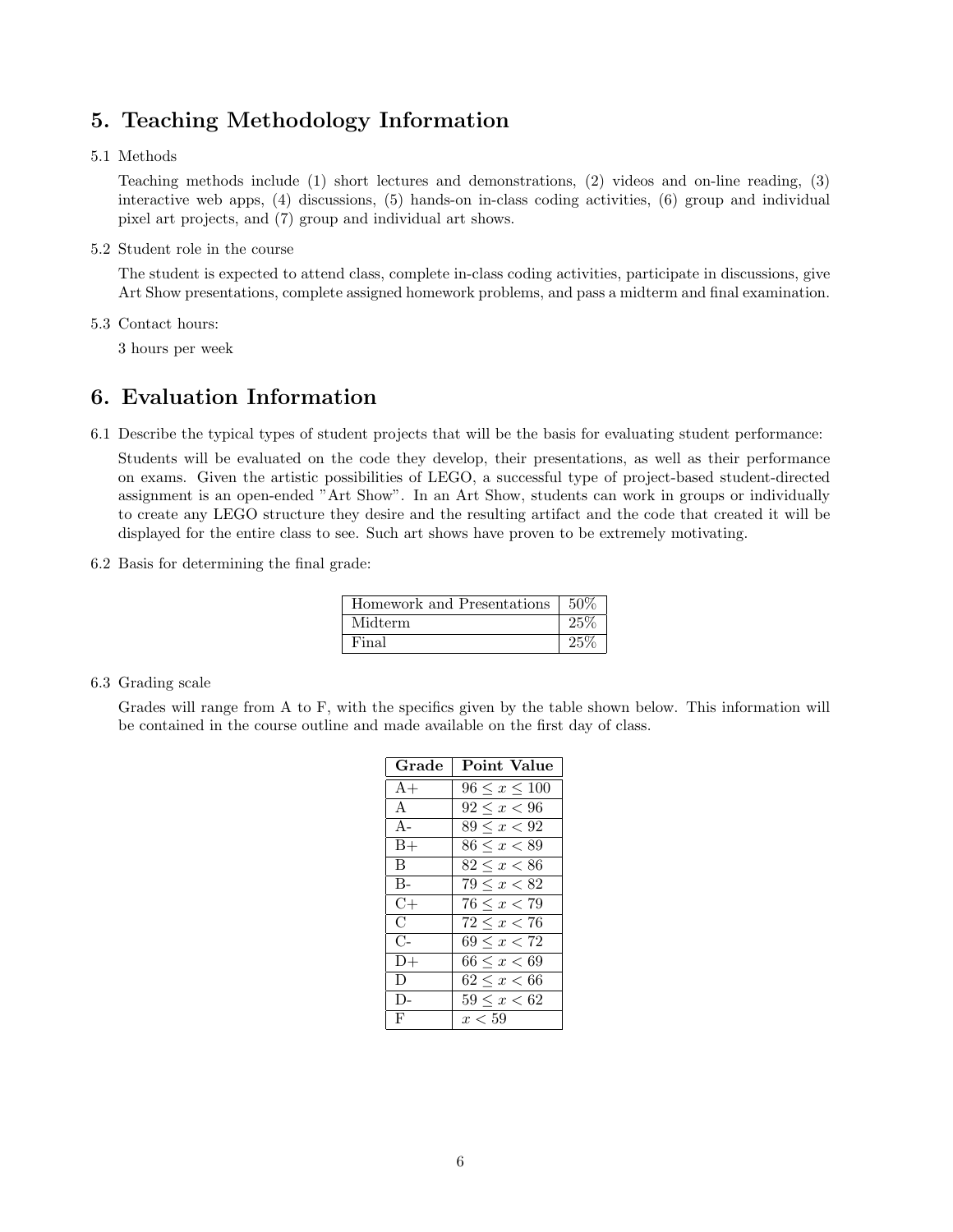#### 7. Resources

1. Textbooks(s) or other required readings used in the course:

The textbooks given below cover some of the foundational material of the course and will be provided to the students as in PDF form free of charge.

- [1] K. H. Rosen. Discrete Mathematics and Its Applications. McGraw-Hill, New York, NY, USA, 6<sup>th</sup> edition, 2007.
- [2] J. D. Ullman. Elements of ML Programming. Prentice Hall, 1998.
- 2. Other student suggested reading materials.
	- [1] J. S. Conery. Explorations in Computing An Introduction to Computer Science. Taylor and Francis Group, 2011.
	- [2] T. Gaddis. Starting Out with Programming Logic and Design. Pearson, 2013.
	- [3] J. Kun. A Programmer's Introduction to Mathematics. Pimbook.org, 2018.
	- [4] J. D. Stone. Algorithms for Functional Programming. Springer-Verlag, 2018.
- 3. Current bibliography and other resources:
	- [1] J. A. Adam. Mathematics in Nature: Modeling Patterns in the Natural World. Princeton University Press, 2006.
	- [2] P. Ball. The Self-Made Tapestry Pattern Formation in Nature. Oxford University Press, 1999.
	- [3] P. Ball. Patterns in Nature: Why the Natural World Looks the Way It Does. The University of Chicago Press, 2016.
	- [4] R. Bird. Thinking Functionally with Haskell. Cambridge University Press, 2015.
	- [5] A. Deutsch and S. Dormann. Cellular Automaton Modeling of Biological Pattern Formation. Birkhauser,  $2^{nd}$  edition, 2017.
	- [6] M. Felleisen, R. B. Findler, M. Flatt, and S. Krishnamurthi. How to Design Programs. MIT Press, 2001.
	- [7] M. R. Hansen and H. Rischel. Introduction to Programming using SML. Addison-Wesley, 1999.
	- [8] A. S. Khot and R. K. Mishra. Learning Functional Data Structures and Algorithms. Packt Publishing, 2017.
	- [9] J. P. Mueller. Functional Programming for Dummies. John Wiley & Sons, 2019.
	- [10] M. du Sautoy. Symmetry A Journey into the Patterns of Nature. HarperCollins, 2008.
	- [11] D. K. Washburn and D. W. Crowe. Symmetries of Culture: Theory and Practice of Plane Pattern Analysis. University of Washington Press, 1998.
	- [12] S. Wolfram. A New Kind of Science. Wolfram Media, Inc., 2002.

# 8. Estimate Computer Science Accreditation Board (CSAB) Category Content (class time in hours):

| CSAB Category                          | Core | Advanced |
|----------------------------------------|------|----------|
| Data structures                        |      |          |
| Computer organization and architecture |      |          |
| Algorithms and software design         | 16   |          |
| Concepts of programming languages      |      |          |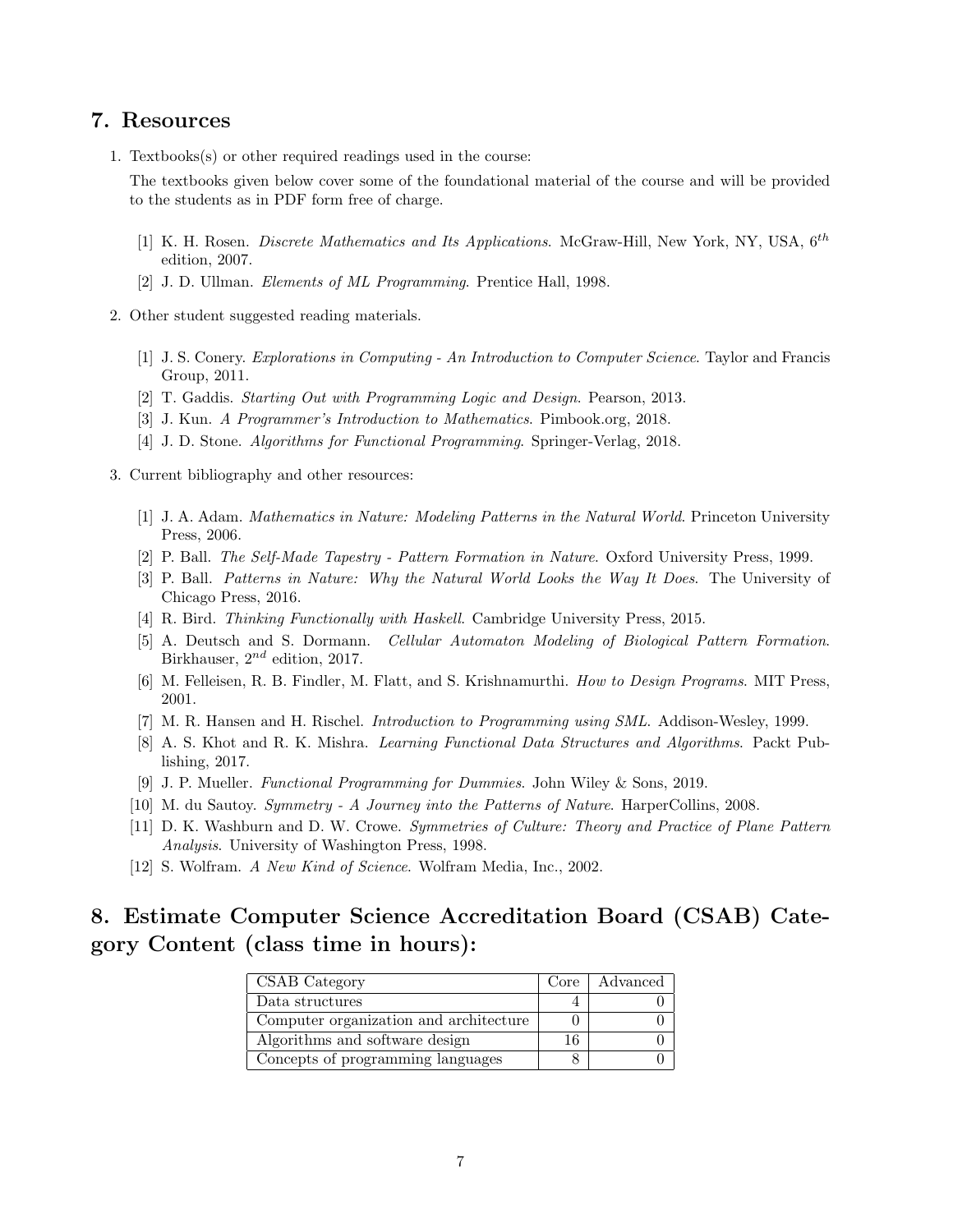## 9. Oral and Written Communications:

Every student is required to submit at least 0 written reports (not including exams, tests, quizzes, or commented programs) to typically 0 pages and to make 4 oral presentations of typically 4 minutes duration.

Approximately 4 Art Show assignments will be given during the semester. For each Art Show, students will be expected to give a short presentation (4 minutes) to the class in which they describe the artifact they have submitted to the Art Show. For example, what inspired their creation? What is interesting about their creation? What was challenging about their creation? When appropriate the instructor will direct questions to the class relating to how an artifact was created (e.g., what kind of algorithm or construction process was employed?). The instructor will also provide a light critique of the student's code.

#### 10. Social and Ethical Issues:

No coverage

## 11. Theoretical content:

The primary focus of CSCI 1280 is on understanding patterns and expressing patterns in code. At the heart of this problem lies the management of complexity. The understanding of a pattern must be intellectually manageable. Similarly, the code which creates a pattern must also be intellectually manageable.

| Pattern Analysis techniques:                    | 15 hours |
|-------------------------------------------------|----------|
| Code restructuring techniques: $\vert$ 15 hours |          |

#### 12. Problem analysis:

Students are exposed to problem analysis and problem solving through coding examples and assignments. In CSCI 1280 problem analysis and problem solving center on challenges relating to the construction of 2D/3D artifacts. There are three major areas in which the problem analysis and problem solving skills of students will be engaged: (1) construction processes, (2) group coordination, planning, and communication, and (3) artifact composition/decomposition techniques.

# 13. Solution design:

A sequence of programming assignments provides students with hands-on experience in the design and implementation of functional programs.

## 14. Change History

| Date | Change                                             | By whom   Comments |
|------|----------------------------------------------------|--------------------|
|      | $\sqrt{0.3/29/2019}$ Submission of proposal Winter | Submitted to CSCI  |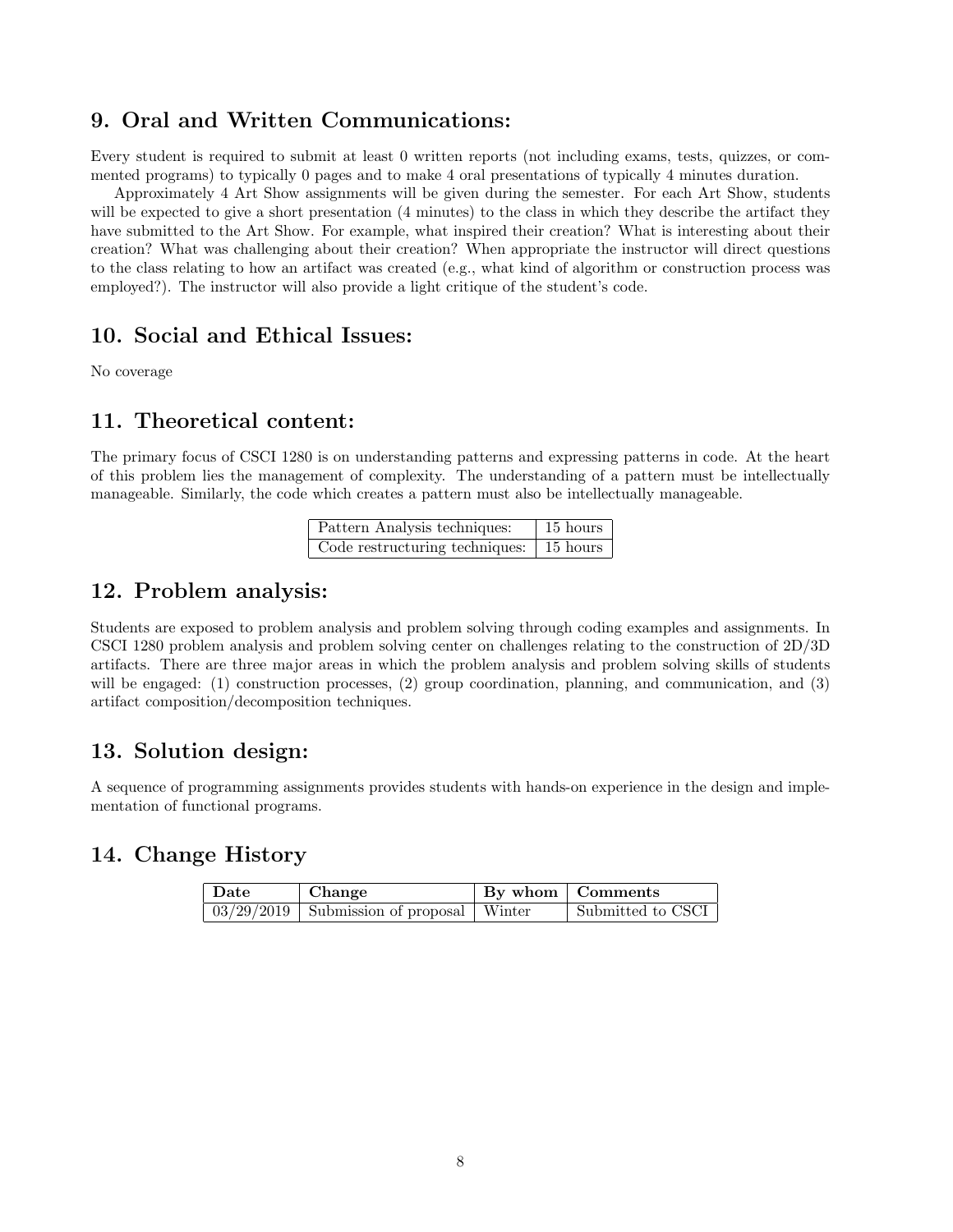## A Gen Ed Science

SLO 1 demonstrate a broad understanding of the fundamental laws and principles of science and interrelationships among science and technology disciplines

Science, can be broadly defined as the intellectual and practical activity encompassing the systematic study of the structure and behaviour of the physical and natural world through observation and experiment.

The frontiers of modern science encompass phenomena for which computer-based modeling and simulation are playing an increasingly important role. As a result, computational science is now considered to be the "third pillar" of scientific inquiry [1]. Aligning with this perspective, CSCI 1280 includes construction and experimentation with cell-based visual models and simulations suitable for exploring and analyzing fundamental laws and principles for a variety of natural and physical phenomena. The potential candidates that can be considered for such exploration is quite broad including (1) attractor/inhibitor systems such as Turing patterns which describe the way in which patterns in nature such as stripes and spots (and even appendages such as fingers and hands) can arise naturally out of a homogeneous, uniform state, as well as (2) cellular automata, a formalism originally invented by Stanislaw Ulam, to model and simulate John von Neumann's theoretical electromagnetic constructions whose ultimate goal was to create life<sup>2</sup>.



Figure 1: A Turing-like pattern created in Bricklayer. Note the pattern has horizontal reflection symmetry and appears hand-like.

Successful completion of this course provides the following.

- 1. The student will be able to formulate hypothesis, design experiments to test hypothesis, and collect and interpret data obtained from:
	- (a) attractor/inhibitor models and simulations, and
	- (b) cellular automata-based models and simulations.

<sup>2</sup>John von Neumann defined life as a creation (as a being or organism) which can reproduce itself and simulate a Turing machine.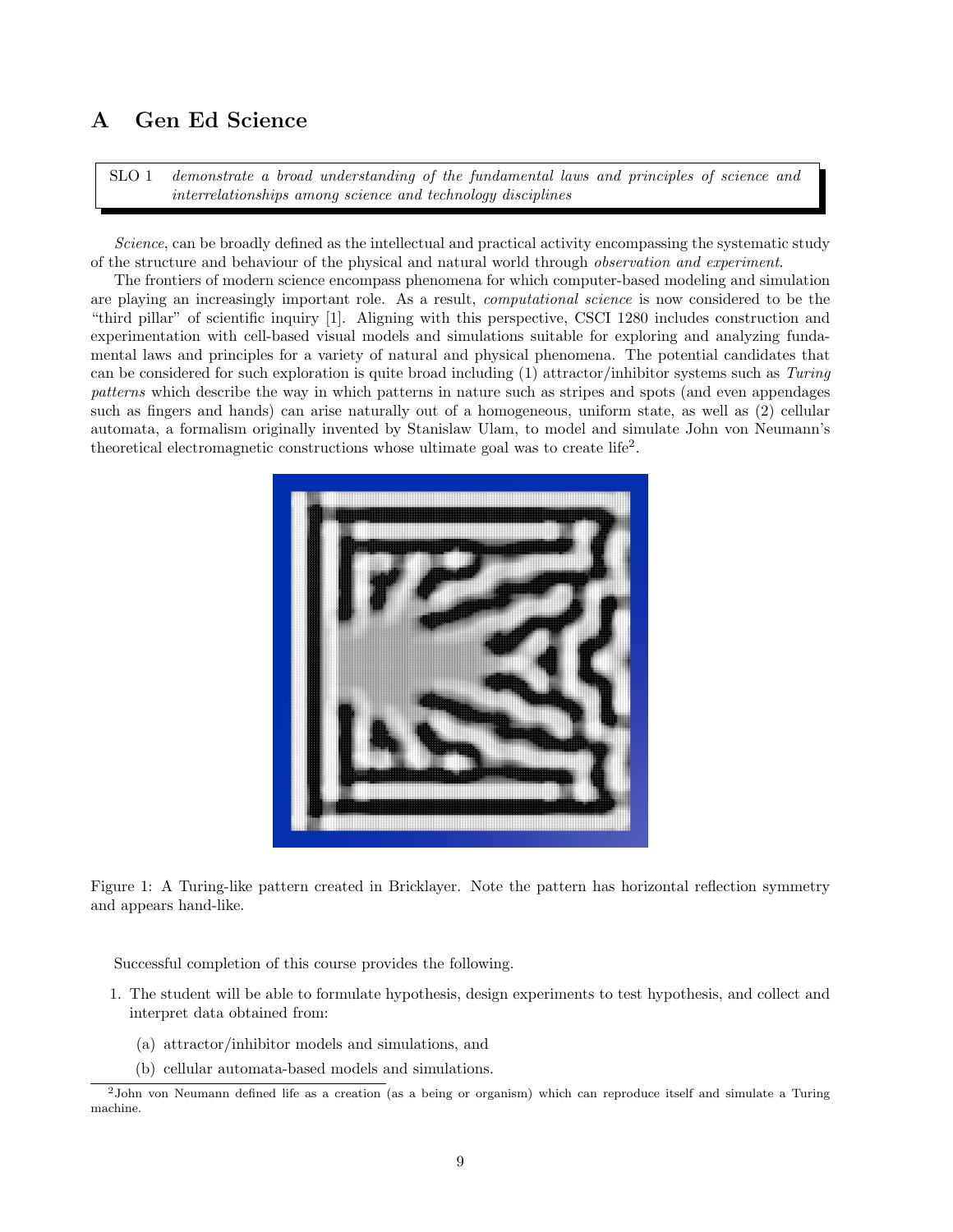- 2. The student will have:
	- (a) an understanding of the increasingly important role played by computer-based modeling and simulation in scientific inquiry and the discovery of scientific laws.

SLO 2 demonstrate a broad understanding of various natural and/or physical phenomena that surround and influence our lives

Computational science views a system  $(S)$  as a potential source of data, an *experiment*  $(E)$  as a process of extracting data from a system by exerting it through its inputs, and a model  $(M)$  of S as anything to which E can be applied in order to answer questions about S.

While some consider computer science to be an artificial science because it studies phenomena surrounding computers and related digital technologies, in its essence, computer science studies information processes both artificial and natural [2]. Information processes take data inputs and produce outputs just as physical and biological processes take stimuli and produce responses. There has been an increasing realization that many natural phenomena are, fundamentally, information processes. DNA encodes information about living organisms, and quantum electrodynamics had been described as nature's computational method for combining quantum particle interactions [3]. To study information processes, there is a need to study the foundational computing principles that underlie these processes. The study of these computing principles is a central focus of CSCI 1280.

Scientists have come to increasingly rely on computational models to study and describe complex phenomena in a variety of fields including: climate science, particle physics and system biology. Many problems in these fields are not amenable to theoretical solutions and can only be addressed through large scale computations and simulations. Percolation theory[8] provides an example of the importance of computational models and simulations. A representative question in Percolation theory is as follows. Assume that a liquid is poured on top of some porous material. Will the liquid be able to make its way from hole to hole and reach the bottom? Percolation is an important scientific model because of its numerous applications to chemistry, biology, statistical physics, epidemiology, and materials science. For example, a composite system comprised of metallic (open) and insulating (blocked) materials is an electrical conductor if there is a metallic path from top to bottom, with full sites conducting. The creation of 2D and 3D percolation models can be useful in studying this phenomenon. Monte Carlo simulations can be used to approximate percolation thresholds (i.e., the probability that a system with a given density percolates). This is an example of a calculation for which no mathematical solution has yet been derived and for which computational models can provide important information. Two-dimensional models and simulations involving experimentation with and analysis of percolation thresholds lie well within the technical reach and scope of CSCI 1280.

Successful completion of this course provides the following.

- 1. The student will be able to:
	- (a) conduct experiments involving Monte Carlo simulations of natural phenomena and draw conclusions from such simulations, and
	- (b) use Monte Carlo simulations in support of mathematical analysis and to obtain mathematical results.
- 2. The student will have:
	- (a) an increased understanding of information processes and phenomena surrounding computers,
	- (b) an increased understanding of the computational principles that underlie information processes, and
	- (c) an increased understanding of how computer-based models and simulations can be used to study various natural phenomena.

SLO 3 describe how scientists approach and solve problems including an understanding of the basic components and limitations of the scientific method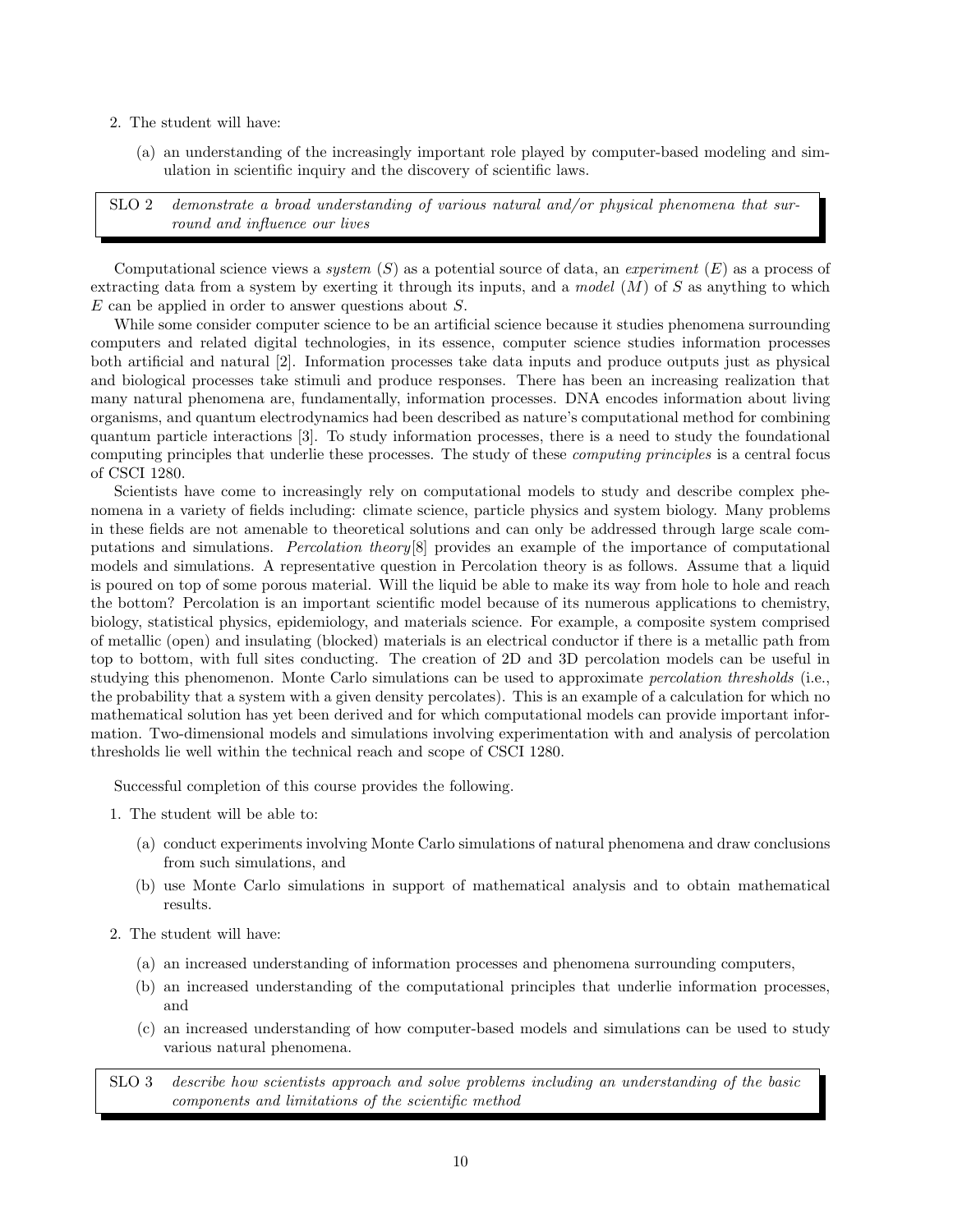

Figure 2: A randomly generated Bricklayer 2D cell structure that percolates.

A foundational component of CSCI 1280 is the introduction of computational thinking [9]. Computational thinking is broadly defined as the process by which computer scientists approach and solve problems. Computational thinking is a way of solving problems by mapping a natural problem into an algorithmic model that is amenable to a computational solution. This is a form of empirical inquiry [5] similar to how scientists would approach a problem by devising hypotheses and designing experiments to validate the hypothesis. The implementation of the program on a computational device becomes the experiment that validates the algorithmic model. It is worth noting that computational errors arising from faulty programming can produce incorrect results and have been known to lead to retractions [4]. Formal training of future scientists in the computer science disciplines can reduce the risk of such errors. CSCI 1280 provides a starting point for studying the principles of sound software development practices.

Successful completion of this course provides the following.

- 1. The student will be able to:
	- (a) map a natural problem to an algorithmic model, and
	- (b) employ hypothesis and experimentation-based techniques to validate a variety of algorithmic models and their implementations in software.
- 2. The student will have:
	- (a) an increased understanding of computational thinking and its role in problem solving,
	- (b) an increased understanding of sound software development practices, and
	- (c) an increased understanding of the limits of computation.

SLO 4 solve problems and draw conclusions based on scientific information and models, using critical thinking and qualitative and quantitative analysis of data and concepts in particular to distinguish reality from speculation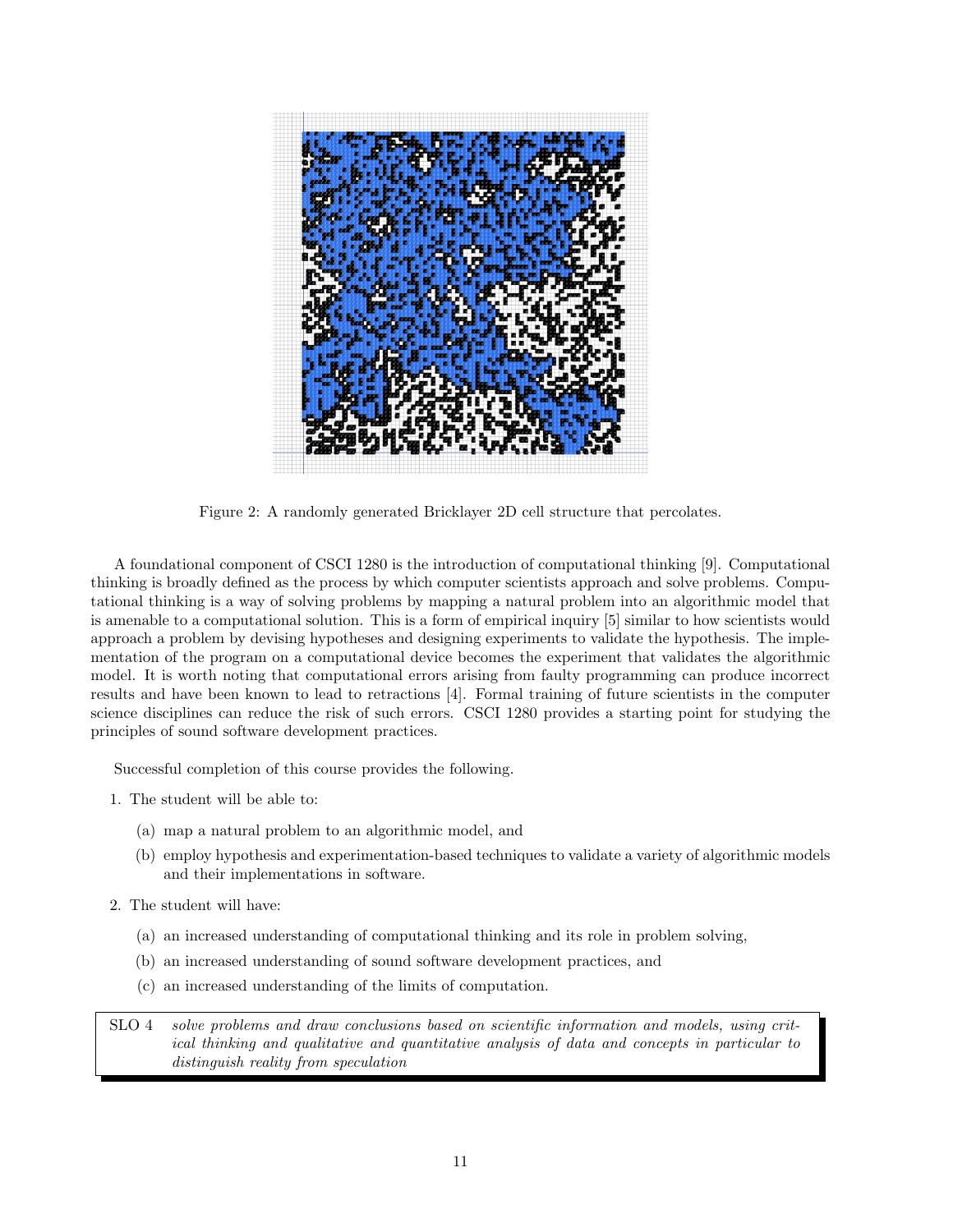The second law of thermodynamics states that the total entropy of an isolated system can never decrease over time. Or stated in layman's terms, "the universe tends towards disorder". Thus, we expect meaning in the patterns we see because, in a random universe, it takes energy to create order. So when we see a particular pattern, we expect that through investigation we can identify the force that caused it. This line of reasoning suggests that patterns play an important (possibly central) role in science. "Futurist and entrepreneur Ray Kurzweil considers pattern recognition so important that in his recent book, How to Create A Mind, he argued that pattern recognition and intelligence are essentially the same thing. Expertise, in essence, is the familiarity of patterns of a specific field."[7]

The National Science Teachers Association (NSTA) also recognizes the importance of patterns and has classified patterns as a concept crosscutting all the sciences.

- "Noticing patterns is often a first step to organizing phenomena and asking scientific questions about why and how the patterns occur." [6]
- "Once patterns and variations have been noted, they lead to questions; scientists seek explanations for observed patterns and for the similarity and diversity within them."[6]

Such statements provide support for an argument that patterns provide a catalyst for *observation and* experiment, the essence of science.

A pattern can be defined as a perceived regularity in a particular domain (e.g., visual domain). A considerable body of work is devoted to the classification of visual patterns according to their mathematical properties. Such classification begins by determining whether the pattern (i.e., the perceived regularity) occurs in one, two, or three dimensions. Further classification of a pattern is based on the symmetries it possesses (e.g., rotation, reflection, translation). Bricklayer provides an environment well-suited for exploring and developing an understanding of visual patterns. Such patterns can have natural or mathematical origins. Mystique, a web app which is part of the Bricklayer ecosystem, has been specifically designed to develop and strengthen the understanding of symmetry. Furthermore, the effort involved in writing a Bricklayer program that creates a pattern, reduces as the programmers understanding of the pattern increases.



Figure 3: A randomly generated Bricklayer 2D pattern possessing horizontal and vertical reflection symmetry as well as 2-fold and 4-fold rotational symmetry.

Successful completion of this course provides the following.

- 1. The student will be able to:
	- (a) recognize reflectional and rotational symmetry in visual artifacts,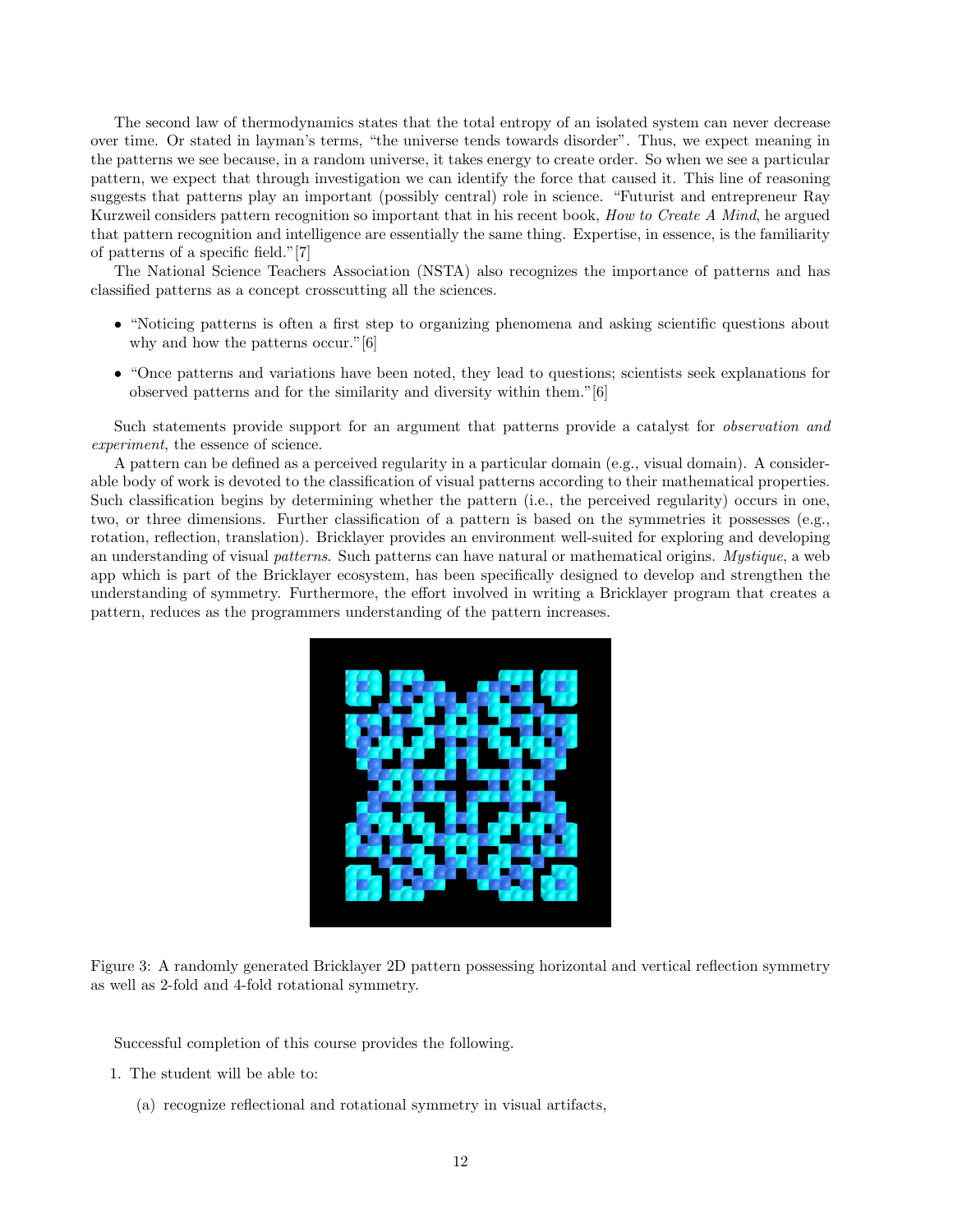

Figure 4: A 3D tessellation created in Bricklayer.

- (b) classify a variety of visual patterns according to their mathematical properties, and
- (c) use symmetry-based information and analysis to solve problems relating to the construction of a variety of visual patterns in code.
- 2. The student will have:
	- (a) an increased understanding of relationships between visual patterns and their mathematical characteristics, and
	- (b) an increased understanding of the role of pattern recognition as a driver of scientific inquiry based on computational simulations and analysis.

# B What are the proposed method(s) for assessment of this course for the Natural Science SLOs?

CSCI 1280 includes an in-depth study of patterns and symmetry. A number of assignments as well as quizzes will be given on these topics.

In CSCI 1280, students will also be given assignments where involving experimentation with modeling and simulation. In addition to computational experimentation, student will be asked to write brief summaries of their experiments and findings.

## References

- [1] P. I. T. A. Committee. Computational Science: Ensuring America's Competitiveness. PITAC, 2005.
- [2] P. J. Denning. Is computer science science? Commun. ACM, 48(4):27–31, Apr. 2005.
- [3] P. J. Denning. Computing is a natural science. Commun. ACM, 50(7):13–18, July 2007.
- [4] Z. Merali. Computational science: ...Error. Nature, 467(7317):775–777, 2010.
- [5] A. Newell and H. A. Simon. Computer science as empirical inquiry: Symbols and search. Commun. ACM, 19(3):113–126, Mar. 1976.
- [6] N. R. C. of the National Academes. A Framework for K-12 Science Eduction Practices, Crosscutting Concepts, and Core Ideas. The National Academies Press, 2012.
- [7] G. Satell. The Science of Patterns. Forbs, May 2015.
- [8] D. Stauffer and A. Aharony. Introduction to Percolation Theory. CRC Press, 1994.
- [9] J. M. Wing. Computational thinking. Commun. ACM, 49(3):33–35, Mar. 2006.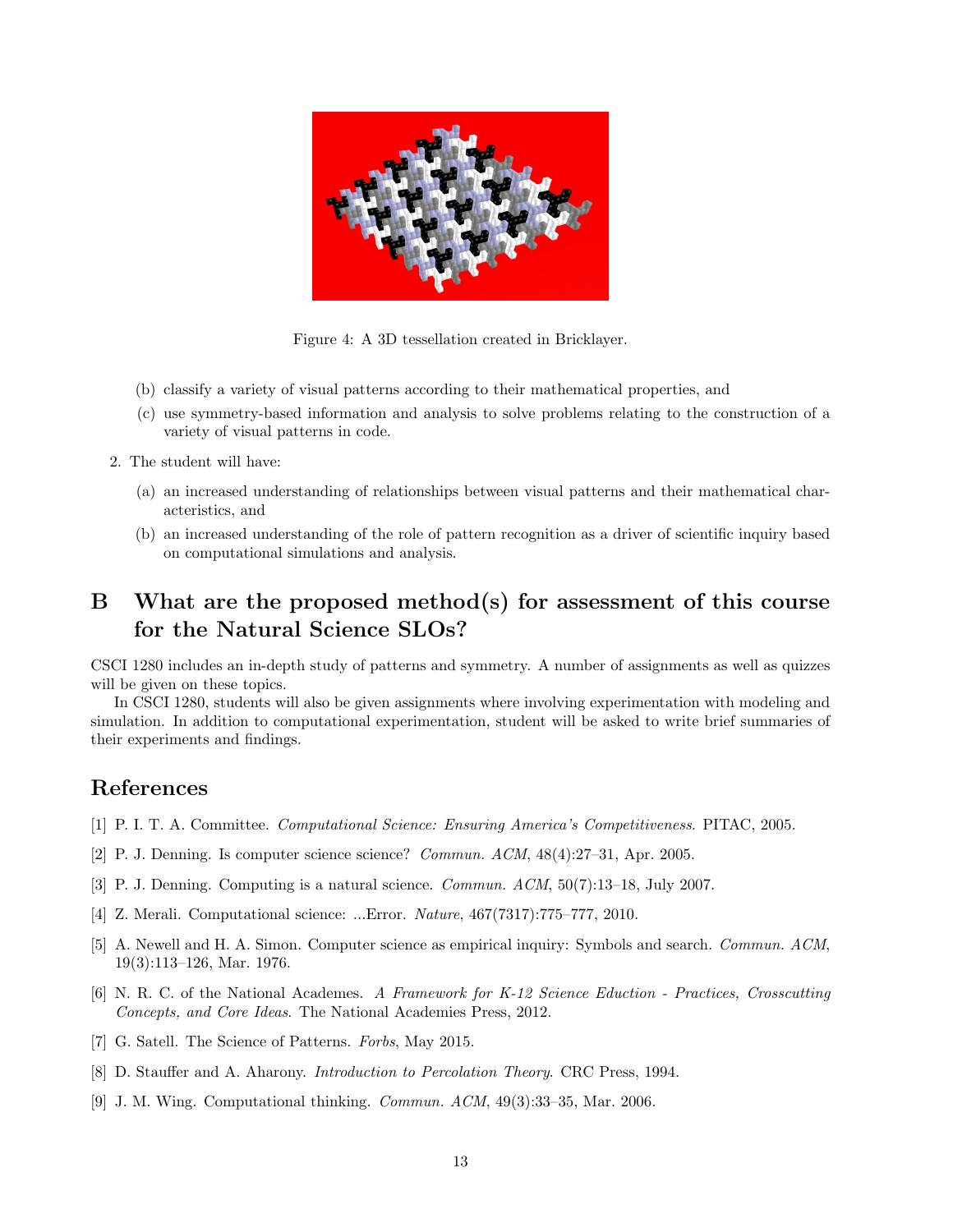# C Relationship to ACM CS Curriculum Matrix

The ACM Curriculum Matrix uses three levels of mastery, defined as:

- Familiarity: The student understands what a concept is or what it means. This level of mastery concerns a basic awareness of a concept as opposed to expecting real facility with its application. It provides an answer to the question "What do you know about this?"
- Usage: The student is able to use or apply a concept in a concrete way. Using a concept may include, for example, appropriately using a specific concept in a program, using a particular proof technique, or performing a particular analysis. It provides an answer to the question "What do you know how to do?"
- Assessment: The student is able to consider a concept from multiple viewpoints and/or justify the selection of a particular approach to solve a problem. This level of mastery implies more than using a concept; it involves the ability to select an appropriate approach from understood alternatives. It provides an answer to the question "'Why would you do that?"

#### C.1 Knowledge Area: CN - Computational Science

Abstraction is a fundamental concept in computer science. A principal approach to computing is to abstract the real world, create a model that can be simulated on a machine. The roots of computer science can be traced to this approach, modeling things such as trajectories of artillery shells and the modeling cryptographic protocols, both of which pushed the development of early computing systems in the early and mid-1940's.

Modeling and simulation of real world systems represent essential knowledge for computer scientists and provide a foundation for computational sciences. Any introduction to modeling and simulation would either include or presume an introduction to computing. In addition, a general set of modeling and simulation techniques, data visualization methods, and software testing and evaluation mechanisms are also important.

| Explain the concept of modeling and the use of abstraction that allows the use of a<br>machine to solve a problem.                          | usage       |
|---------------------------------------------------------------------------------------------------------------------------------------------|-------------|
| Describe the relationship between modeling and simulation, i.e., thinking of simu-<br>lation as dynamic modeling.                           | usage       |
| Create a simple, formal mathematical model of a real-world situation and use that<br>model in a simulation.                                 | familiarity |
| Differentiate among the different types of simulations, including physical simula-<br>tions, human-guided simulations, and virtual reality. | familiarity |
| Describe several approaches to validating models.                                                                                           | familiarity |
| Create a simple display of the results of a simulation.                                                                                     | usage       |

#### CN/Introduction to Modeling and Simulation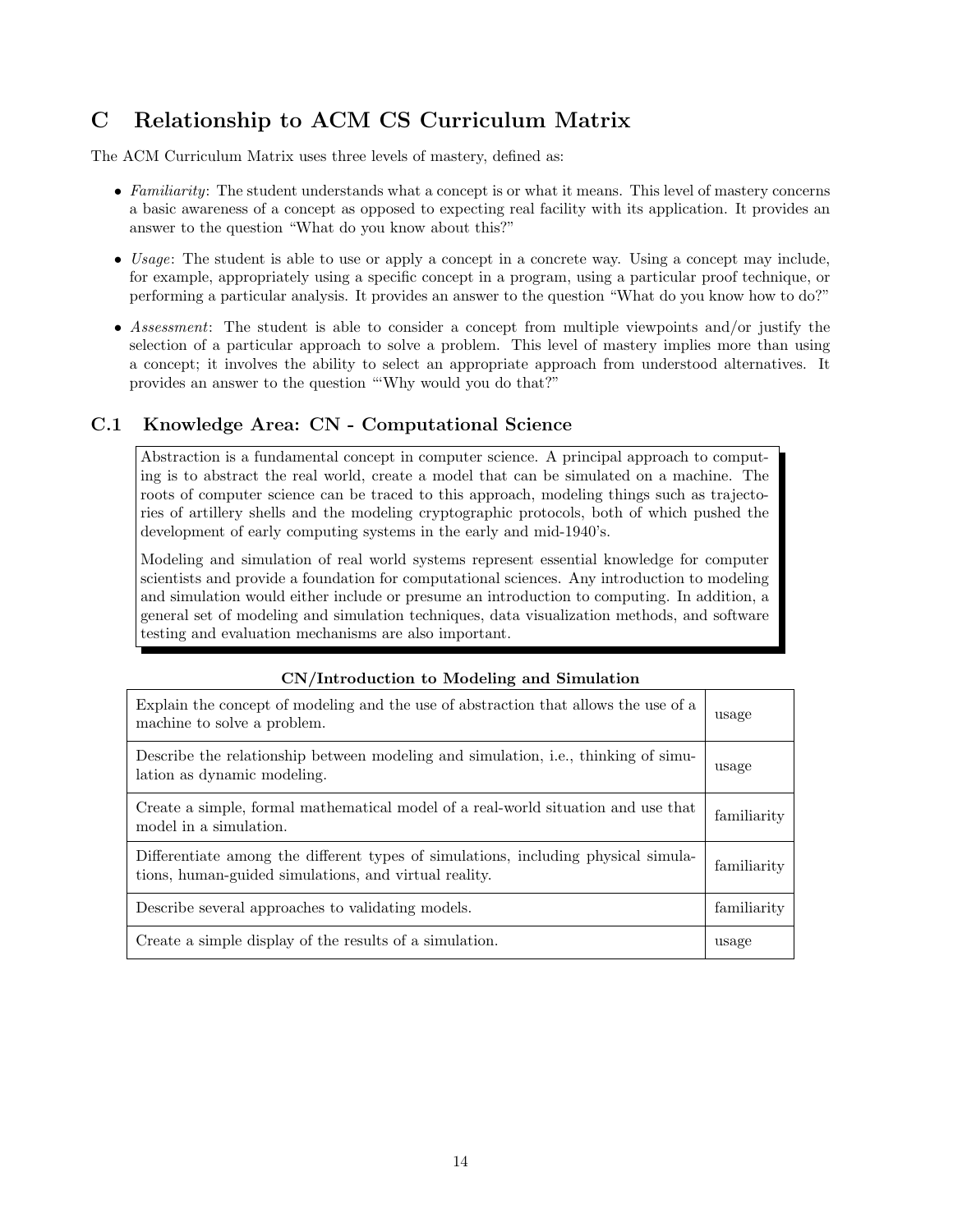| CN/Modeling and Simulation |  |  |
|----------------------------|--|--|
|----------------------------|--|--|

| Explain and give examples of the benefits of simulation and modeling in a range of<br>important application areas.                                                                                                                                                                                                                                                                               | familiarity |
|--------------------------------------------------------------------------------------------------------------------------------------------------------------------------------------------------------------------------------------------------------------------------------------------------------------------------------------------------------------------------------------------------|-------------|
| Demonstrate the ability to apply the techniques of modeling and simulation to a<br>range of problem areas.                                                                                                                                                                                                                                                                                       | familiarity |
| Explain the constructs and concepts of a particular modeling approach                                                                                                                                                                                                                                                                                                                            | familiarity |
| Explain the difference between validation and verification of a model; demonstrate<br>the difference with specific examples <sup><math>a</math></sup><br><sup>a</sup> Verification means that the computations of the model are correct. If we claim to compute<br>total time, for example, the computation actually does that. Validation asks whether the model<br>matches the real situation. | familiarity |
| Verify and validate the results of a simulation.                                                                                                                                                                                                                                                                                                                                                 | familiarity |
| Evaluate a simulation, highlighting the benefits and the drawbacks.                                                                                                                                                                                                                                                                                                                              | familiarity |
| Choose an appropriate modeling approach for a given problem or situation.                                                                                                                                                                                                                                                                                                                        | familiarity |
| Compare results from different simulations of the same situation and explain any<br>differences.                                                                                                                                                                                                                                                                                                 | not covered |
| Infer the behavior of a system from the results of a simulation of the system.                                                                                                                                                                                                                                                                                                                   | familiarity |
| Extend or adapt an existing model to a new situation.                                                                                                                                                                                                                                                                                                                                            | not covered |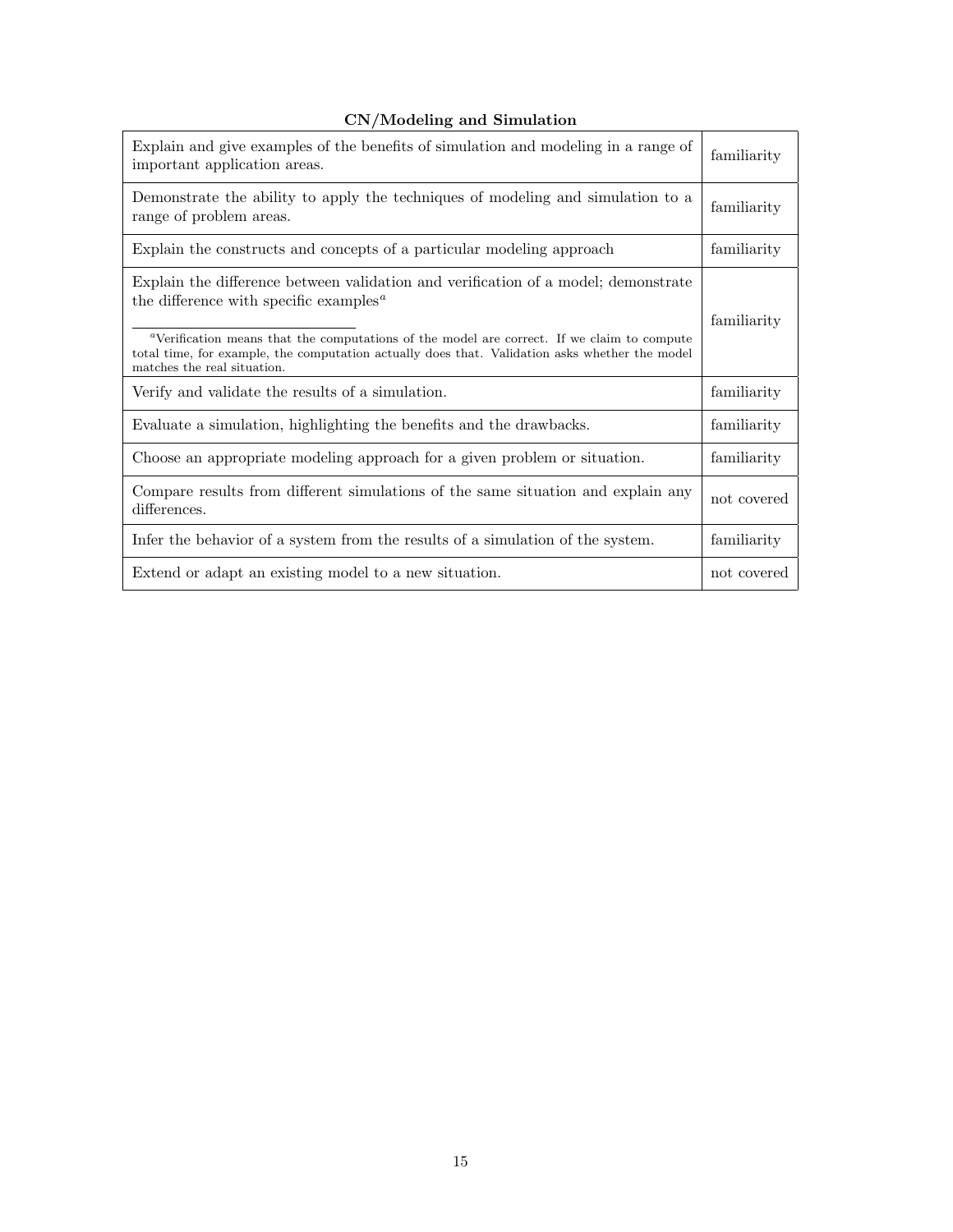|  | CN/Processing |  |
|--|---------------|--|
|--|---------------|--|

| Explain the characteristics and defining properties of algorithms and how they relate<br>to machine processing.                                                                                            | familiarity |
|------------------------------------------------------------------------------------------------------------------------------------------------------------------------------------------------------------|-------------|
| Analyze simple problem statements to identify relevant information and select ap-<br>propriate processing to solve the problem.                                                                            | assessment  |
| Identify or sketch a workflow for an existing computational process such as the<br>creation of a graph based on experimental data.                                                                         | not covered |
| Describe the process of converting an algorithm to machine-executable code.                                                                                                                                | assessment  |
| Summarize the phases of software development and compare several common life-<br>cycle models.                                                                                                             | not covered |
| Explain how data is represented in a machine. Compare representations of integers<br>to floating point numbers. Describe underflow, overflow, round off, and truncation<br>errors in data representations. | familiarity |
| Apply standard numerical algorithms to solve ODEs and PDEs. Use computing<br>systems to solve systems of equations.                                                                                        | not covered |
| Describe the basic properties of bandwidth, latency, scalability and granularity.                                                                                                                          | not covered |
| Describe the levels of parallelism including task, data, and event parallelism.                                                                                                                            | not covered |
| Compare and contrast parallel programming paradigms recognizing the strengths<br>and weaknesses of each.                                                                                                   | not covered |
| Identify the issues impacting correctness and efficiency of a computation.                                                                                                                                 | not covered |
| Design, code, test and debug programs for a parallel computation.                                                                                                                                          | not covered |

## CN/Interactive Visualization

| Compare common computer interface mechanisms with respect to ease-of-use, learn-<br>ability, and cost.              | not covered |
|---------------------------------------------------------------------------------------------------------------------|-------------|
| Use standard APIs and tools to create visual displays of data, including graphs,<br>charts, tables, and histograms. | not covered |
| Describe several approaches to using a computer as a means for interacting with<br>and processing data.             | not covered |
| Extract useful information from a dataset.                                                                          | not covered |
| Analyze and select visualization techniques for specific problems.                                                  | familiarity |
| Describe issues related to scaling data analysis from small to large data sets.                                     | familiarity |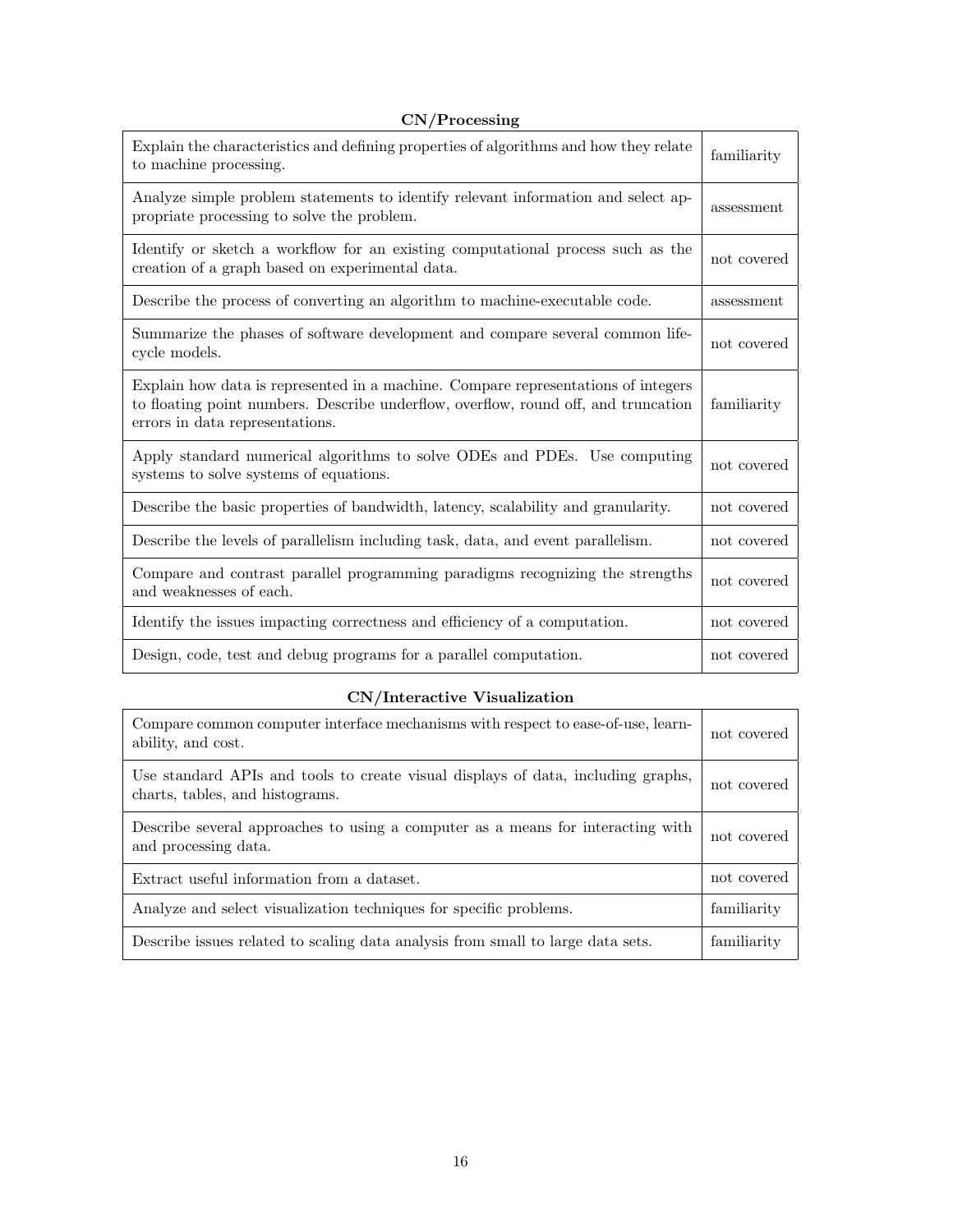#### CN/Data, Information, and Knowledge

| Identify all of the data, information, and knowledge elements and related organiza-<br>tions, for a computational science application.                              | not covered |
|---------------------------------------------------------------------------------------------------------------------------------------------------------------------|-------------|
| Describe how to represent data and information for processing.                                                                                                      | familiarity |
| Describe typical user requirements regarding that data, information, and knowledge.                                                                                 | not covered |
| Select a suitable system or software implementation to manage data, information,<br>and knowledge.                                                                  | not covered |
| List and describe the reports, transactions, and other processing needed for a com-<br>putational science application.                                              | not covered |
| Compare and contrast database management, information retrieval, and digital<br>library systems with regard to handling typical computational science applications. | not covered |
| Design a digital library for some computational science users/societies, with appro-<br>priate content and services.                                                | not covered |

#### Numerical Analysis

| Define error, stability, machine precision concepts and the inexactness of computa-<br>tional approximations.    | familiarity |
|------------------------------------------------------------------------------------------------------------------|-------------|
| Implement Taylor series, interpolation, extrapolation, and regression algorithms for<br>approximating functions. | not covered |
| Implement algorithms for differentiation and integration.                                                        | not covered |
| Implement algorithms for solving differential equations.                                                         | not covered |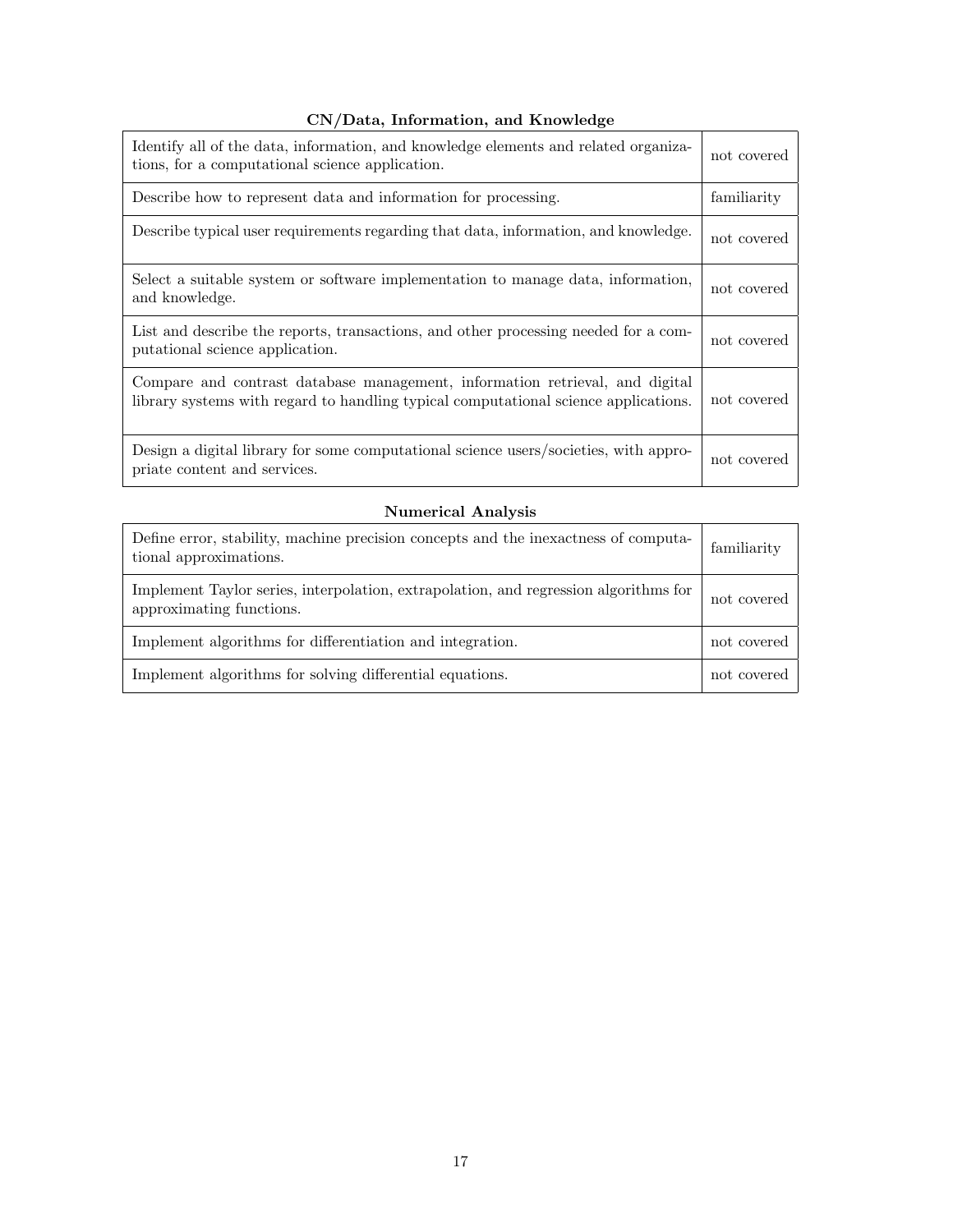#### C.2 Knowledge Area: DS - Discrete Structures

Discrete structures are foundational material for computer science. By foundational we mean that relatively few computer scientists will be working primarily on discrete structures, but that many other areas of computer science require the ability to work with concepts from discrete structures. Discrete structures include important material from such areas as set theory, logic, graph theory, and probability theory.

The material in discrete structures is pervasive in the areas of data structures and algorithms but appears elsewhere in computer science as well. For example, an ability to create and understand a proof–either a formal symbolic proof or a less formal but still mathematically rigorous argument–is important in virtually every area of computer science, including (to name just a few) formal specification, verification, databases, and cryptography. Graph theory concepts are used in networks, operating systems, and compilers. Set theory concepts are used in software engineering and in databases. Probability theory is used in intelligent systems, networking, and a number of computing applications.

Given that discrete structures serves as a foundation for many other areas in computing, it is worth noting that the boundary between discrete structures and other areas, particularly Algorithms and Complexity, Software Development Fundamentals, Programming Languages, and Intelligent Systems, may not always be crisp. Indeed, different institutions may choose to organize the courses in which they cover this material in very different ways. Some institutions may cover these topics in one or two focused courses with titles like "discrete structures" or "discrete mathematics," whereas others may integrate these topics in courses on programming, algorithms, and/or artificial intelligence. Combinations of these approaches are also prevalent (e.g., covering many of these topics in a single focused introductory course and covering the remaining topics in more advanced topical courses).

| Explain with examples the basic terminology of functions, relations, and sets.                                                                        | familiarity $\vert$ |
|-------------------------------------------------------------------------------------------------------------------------------------------------------|---------------------|
| Perform the operations associated with sets, functions, and relations.                                                                                | familiarity $\vert$ |
| Relate practical examples to the appropriate set, function, or relation model, and<br>interpret the associated operations and terminology in context. | familiarity         |

#### DS/Sets, Relations, and Functions

#### DS/Basic Logic

| Convert logical statements from informal language to propositional and predicate<br>logic expressions.                                                                                                                                | usage       |
|---------------------------------------------------------------------------------------------------------------------------------------------------------------------------------------------------------------------------------------|-------------|
| Apply formal methods of symbolic propositional and predicate logic, such as calcu-<br>lating validity of formulae and computing normal forms.                                                                                         | not covered |
| Use the rules of inference to construct proofs in propositional and predicate logic.                                                                                                                                                  | not covered |
| Describe how symbolic logic can be used to model real-life situations or applica-<br>tions, including those arising in computing contexts such as software analysis (e.g.,<br>program correctness), database queries, and algorithms. | not covered |
| Apply formal logic proofs and/or informal, but rigorous, logical reasoning to real<br>problems, such as predicting the behavior of software or solving problems such as<br>puzzles.                                                   | usage       |
| Describe the strengths and limitations of propositional and predicate logic.                                                                                                                                                          | not covered |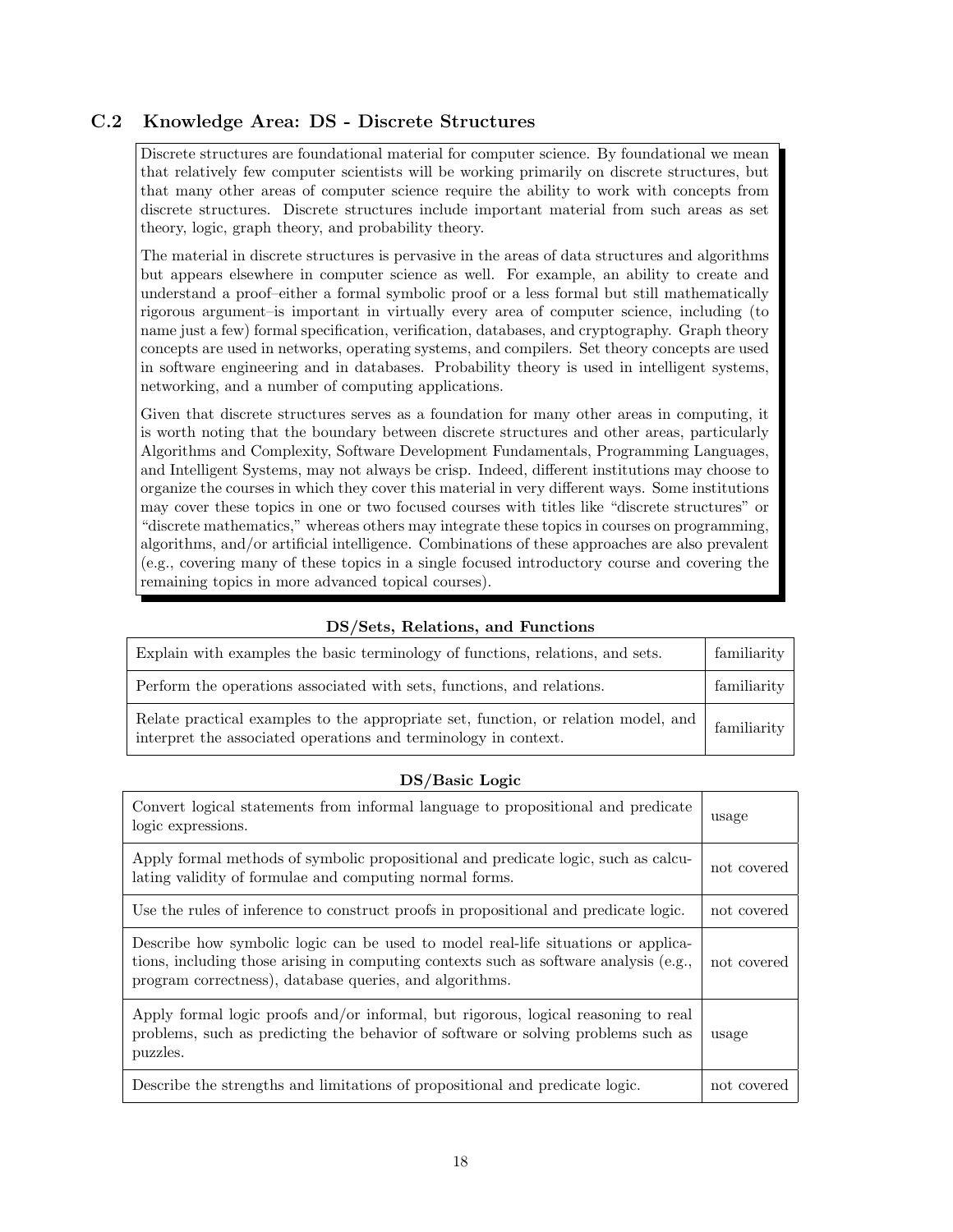#### DS/Basics of Counting

| Apply counting arguments, including sum and product rules, inclusion-exclusion<br>principle and arithmetic/geometric progressions.                                                                                                                                                     | usage       |
|----------------------------------------------------------------------------------------------------------------------------------------------------------------------------------------------------------------------------------------------------------------------------------------|-------------|
| Apply the pigeonhole principle in the context of a formal proof.                                                                                                                                                                                                                       | not covered |
| Compute permutations and combinations of a set, and interpret the meaning in the<br>context of the particular application.                                                                                                                                                             | familiarity |
| Map real-world applications to appropriate counting formalisms, such as determin-<br>ing the number of ways to arrange people around a table, subject to constraints<br>on the seating arrangement, or the number of ways to determine certain hands in<br>cards (e.g., a full house). | not covered |
| Solve a variety of basic recurrence relations.                                                                                                                                                                                                                                         | usage       |
| Analyze a problem to determine underlying recurrence relations.                                                                                                                                                                                                                        | usage       |
| Perform computations involving modular arithmetic.                                                                                                                                                                                                                                     | usage       |

#### DS/Graphs and Trees

| Illustrate by example the basic terminology of graph theory, as well as some of the<br>properties and special cases of each type of graph/tree.                                                          | familiarity |
|----------------------------------------------------------------------------------------------------------------------------------------------------------------------------------------------------------|-------------|
| Demonstrate different traversal methods for trees and graphs, including pre-, post-,<br>and in-order traversal of trees.                                                                                 | not covered |
| Model a variety of real-world problems in computer science using appropriate forms<br>of graphs and trees, such as representing a network topology or the organization of<br>a hierarchical file system. | familiarity |
| Show how concepts from graphs and trees appear in data structures, algorithms,<br>proof techniques (structural induction), and counting.                                                                 | not covered |
| Explain how to construct a spanning tree of a graph.                                                                                                                                                     | not covered |
| Determine if two graphs are isomorphic.                                                                                                                                                                  | not covered |

# DS/Discrete Probability

| Calculate probabilities of events and expectations of random variables for elemen-<br>tary problems such as games of chance.             | familiarity |
|------------------------------------------------------------------------------------------------------------------------------------------|-------------|
| Differentiate between dependent and independent events.                                                                                  | familiarity |
| Identify a case of the binomial distribution and compute a probability using that<br>distribution.                                       | not covered |
| Apply Bayes theorem to determine conditional probabilities in a problem.                                                                 | not covered |
| Apply the tools of probability to solve problems such as the average case analysis<br>of algorithms or analyzing hashing.                | not covered |
| Compute the variance for a given probability distribution.                                                                               | not covered |
| Explain how events that are independent can be conditionally dependent (and vice-<br>versa). Identify real-world examples of such cases. | not covered |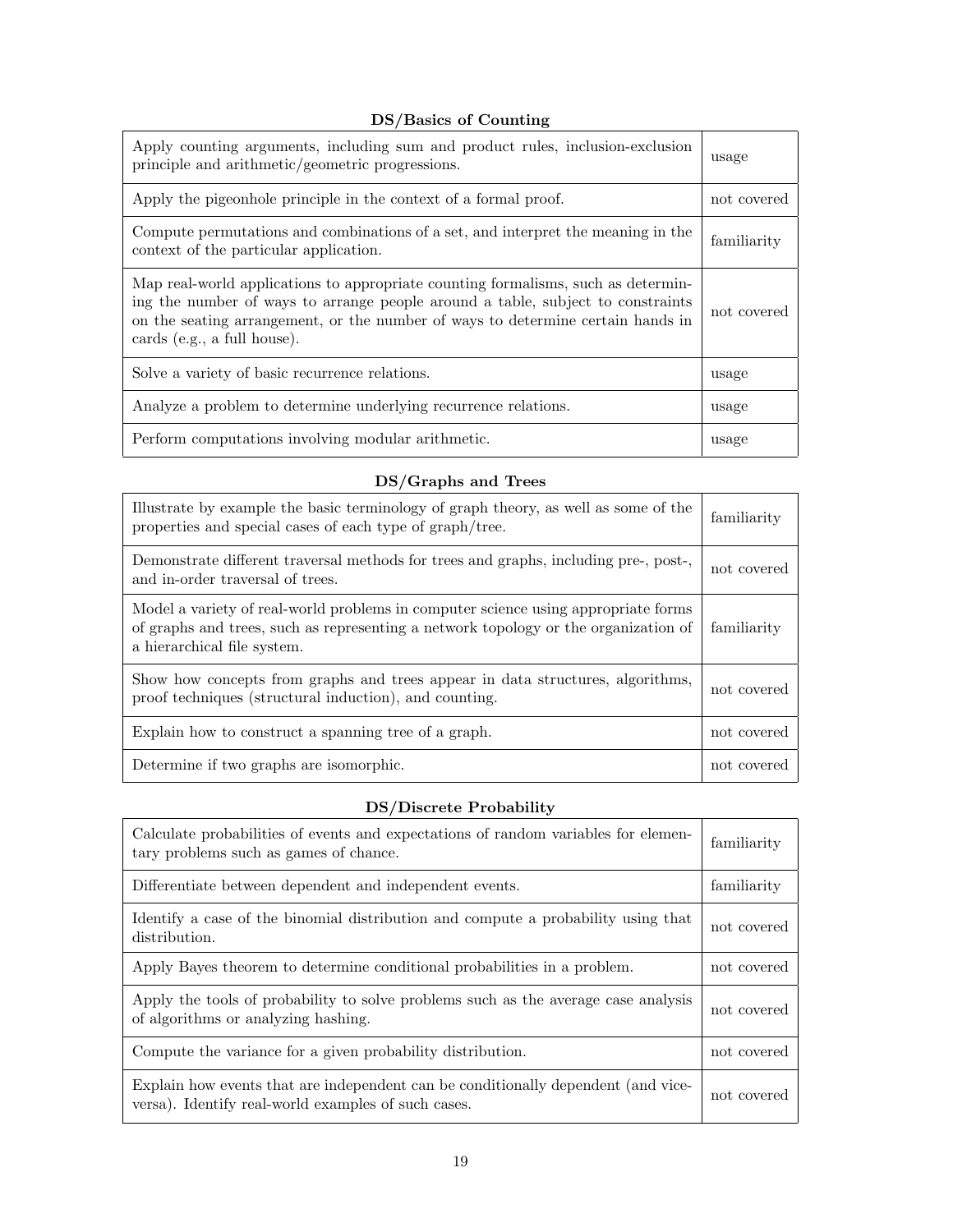#### C.3 Knowledge Area: PL - Programming Languages

Programming languages are the medium through which programmers precisely describe concepts, formulate algorithms, and reason about solutions. In the course of a career, a computer scientist will work with many different languages, separately or together. Software developers must understand the programming models underlying different languages and make informed design choices in languages supporting multiple complementary approaches. Computer scientists will often need to learn new languages and programming constructs, and must understand the principles underlying how programming language features are defined, composed, and implemented. The effective use of programming languages, and appreciation of their limitations, also requires a basic knowledge of programming language translation and static program analysis, as well as run-time components such as memory management.

#### PL/Functional Programming

| Write basic algorithms that avoid assigning to mutable state or considering reference<br>equality.                                                                                                                                                                                                                                                                                             | usage       |
|------------------------------------------------------------------------------------------------------------------------------------------------------------------------------------------------------------------------------------------------------------------------------------------------------------------------------------------------------------------------------------------------|-------------|
| Write useful functions that take and return other functions.                                                                                                                                                                                                                                                                                                                                   | usage       |
| Compare and contrast (1) the procedural/functional approach (defining a function<br>for each operation with the function body providing a case for each data variant)<br>and (2) the object-oriented approach (defining a class for each data variant with<br>the class definition providing a method for each operation). Understand both as<br>defining a matrix of operations and variants. | not covered |
| Correctly reason about variables and lexical scope in a program using function<br>closures.                                                                                                                                                                                                                                                                                                    | not covered |
| Use functional encapsulation mechanisms such as closures and modular interfaces.                                                                                                                                                                                                                                                                                                               | not covered |
| Define and use iterators and other operations on aggregates, including operations<br>that take functions as arguments, in multiple programming languages, selecting the<br>most natural idioms for each language.                                                                                                                                                                              | familiarity |